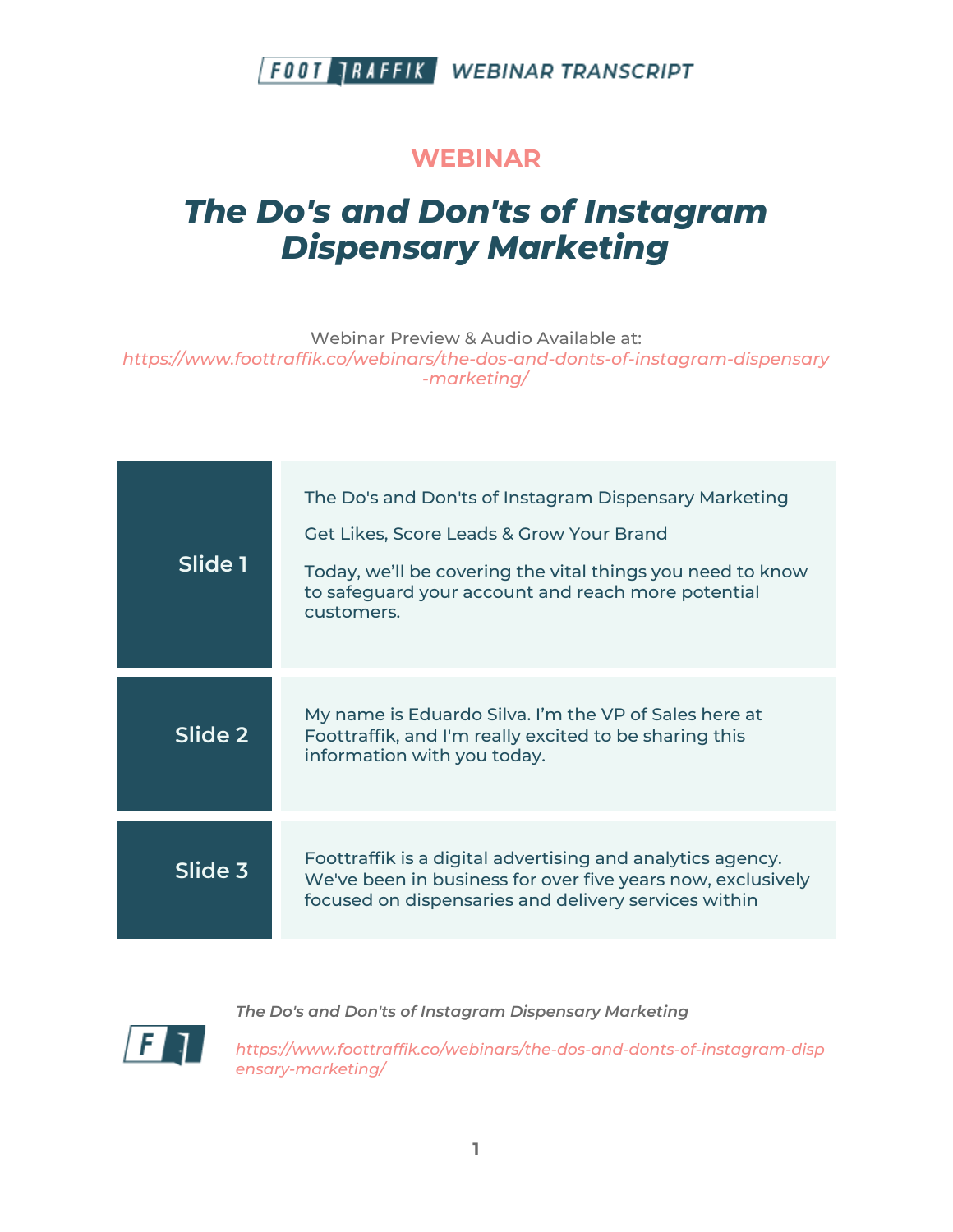|         | North America. We're really excited to be helping advance<br>our industry forward.                                                                                                                                                                                                                                                                                                                                                                                                                                                                 |
|---------|----------------------------------------------------------------------------------------------------------------------------------------------------------------------------------------------------------------------------------------------------------------------------------------------------------------------------------------------------------------------------------------------------------------------------------------------------------------------------------------------------------------------------------------------------|
| Slide 4 | A couple of housekeeping items before we get started.<br>If you have your cell phones on you, please put them<br>facing down on your desk or mute them. We are going to<br>be covering a lot of information in a very short window of<br>time and it helps to retain focus.<br>Familiarize yourself with the Zoom interface. If you<br>haven't become a master at Zoom yet, if you go to the<br>bottom of your screen there is a Q&A button. We do have<br>moderators with us today that will be addressing<br>questions throughout the webinar.   |
| Slide 5 | Instagram has quickly grown into one of the most popular<br>social media platforms.<br>Its ability to connect people around the world with<br>beautiful visuals and thoughtful captions has created a<br>unique community.<br>Instagram is visual storytelling that sparks the<br>imagination and allows brands to connect with<br>consumers in a different way.<br>It's a great platform for brands, but it's also a great<br>platform for individuals. And, often, these individuals like<br>to share the things they're enjoying—including your |

 $\sqrt{F}$ 

*The Do's and Don'ts of Instagram Dispensary Marketing*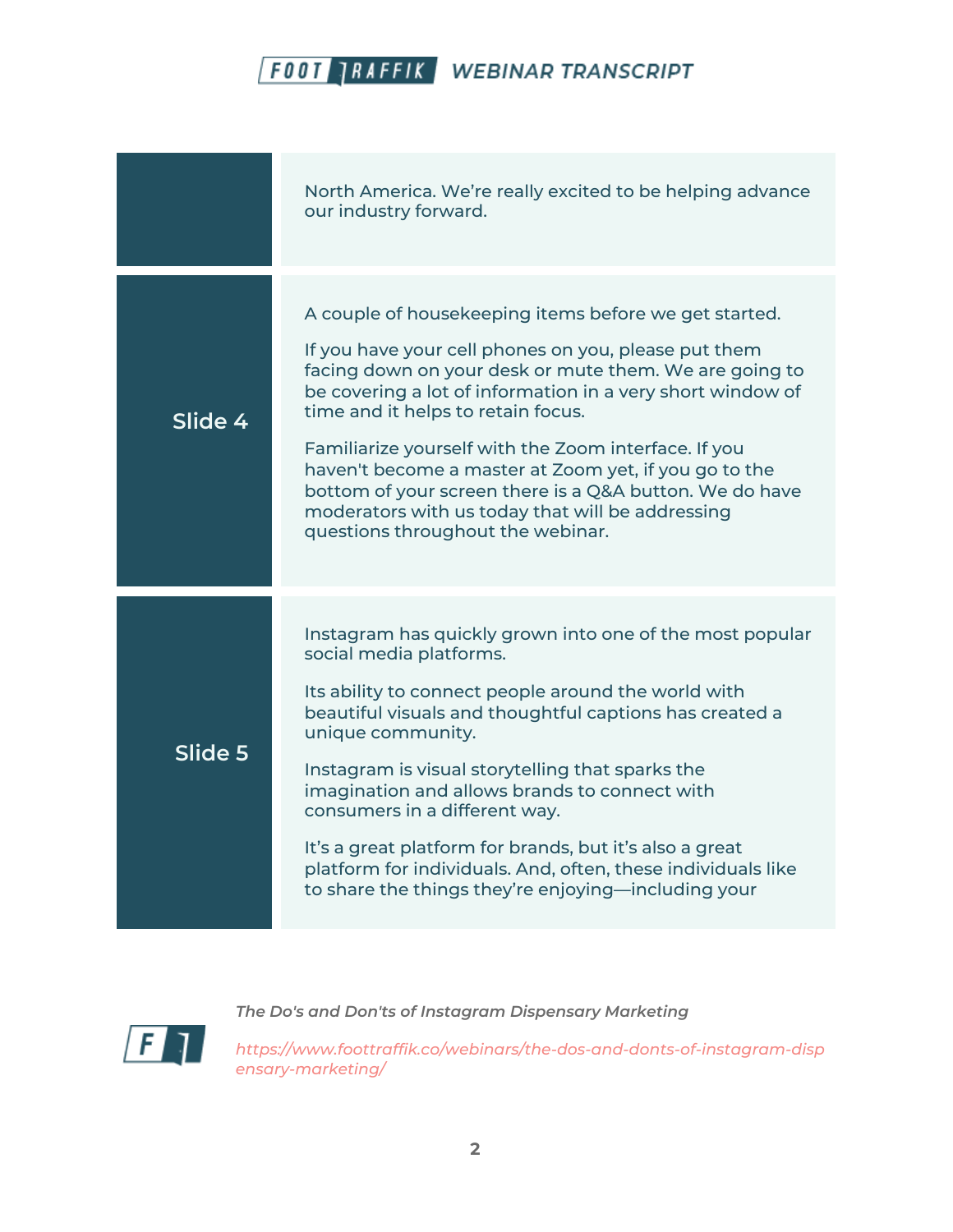|         | products.<br>Instagram is one of the best discovery engines for<br>cannabis dispensaries. It's top funnel, and ideal for brand<br>awareness only, not for generating e-commerce sales.                                                                                                                                                                                                                                                                                                                                                                                                                                                                                                                                                                                                                                                                                                                                                                       |
|---------|--------------------------------------------------------------------------------------------------------------------------------------------------------------------------------------------------------------------------------------------------------------------------------------------------------------------------------------------------------------------------------------------------------------------------------------------------------------------------------------------------------------------------------------------------------------------------------------------------------------------------------------------------------------------------------------------------------------------------------------------------------------------------------------------------------------------------------------------------------------------------------------------------------------------------------------------------------------|
| Slide 6 | At the same time, many dispensaries have learned the<br>hard way that there seems to be a double standard for<br>dispensaries.<br>Having your account shut down or shadowbanned is<br>pretty common for dispensaries. Dispensaries can invest<br>thousands of dollars building up their following and<br>creating content only to have it stripped away.<br>If your account is shut down, you lose access to all of your<br>followers. You don't own that information, the same way<br>you own your customer database of email addresses and<br>phone numbers. Instagram owns the account and data.<br>You can also lose your photos if you don't have them<br>saved elsewhere.<br>If you're shadowbanned, your Instagram account<br>becomes less effective. You can continue to post, but your<br>images won't show up under hashtags.<br>So let's talk about how to avoid these dangers and<br>safeguard your account so you can build brand<br>awareness. |



*The Do's and Don'ts of Instagram Dispensary Marketing*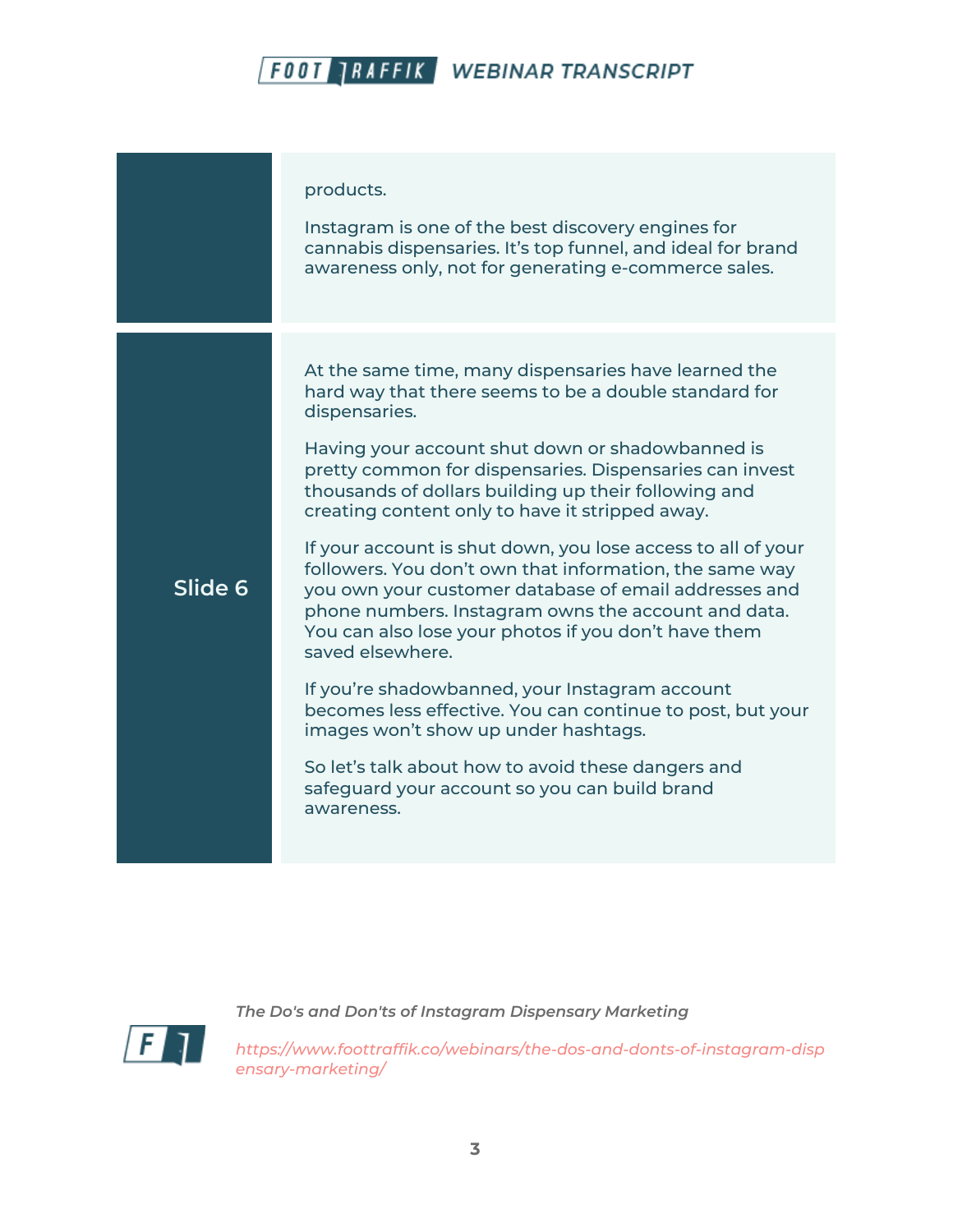| Slide 7 | Do start with your bio.<br>Your bio is your introduction to the world. At the same<br>time, because of Instagram's draconian view on cannabis,<br>you can't be 100% upfront. You'll want to create an<br>interesting bio that doesn't mention cannabis, marijuana,<br>weed, or anything nicknames for mary jane.<br>You also want your bio to say that your content is only for<br>those 21 and up.<br>"Something along the lines of "San Francisco dispensary<br>giving you a behind the scene look at our community and<br>providing education. 21+ only," should be fine, just make<br>sure to infuse anything you write with your brand voice.               |
|---------|------------------------------------------------------------------------------------------------------------------------------------------------------------------------------------------------------------------------------------------------------------------------------------------------------------------------------------------------------------------------------------------------------------------------------------------------------------------------------------------------------------------------------------------------------------------------------------------------------------------------------------------------------------------|
| Slide 8 | Number 2: Track your stats.<br>If you're not sure what's working or if certain types of<br>posts are better for your audience, track your stats. How<br>many likes are you getting? How many comments?<br>Which posts are performing well for the different stats?<br>Once you know what your customers want to engage<br>with, you can create more posts like that. If you don't<br>track, you'll end up posting blindly. This could slow your<br>follower growth or just stall your engagement.<br>If you convert your account to an Instagram business<br>account, you will gain access to more data and analytics,<br>but you will put your account at risk. |



*The Do's and Don'ts of Instagram Dispensary Marketing*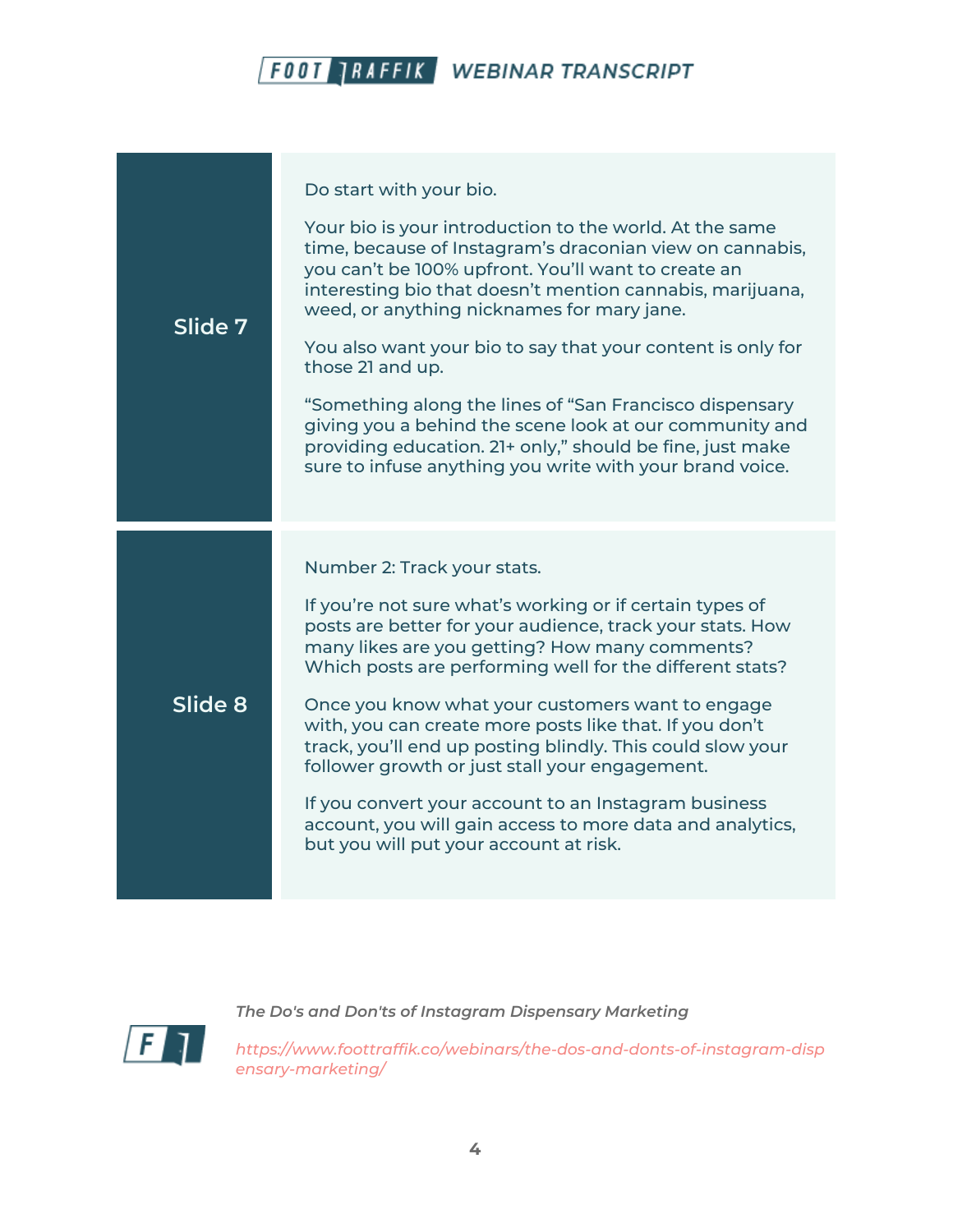| Slide 9  | "Do" number 3: Take it off the platform- convert your<br>followers into email and SMS subscribers.<br>As I already mentioned, you don't own your followers'<br>information. If your account gets shut down, you lose the<br>ability to stay in touch with them.<br>To avoid this, make sure to regularly share your SMS<br>opt-in phone number. For example, "Text herb to 611999."<br>Encourage people to join your private SMS list or include<br>calls-to-action to join your email list. This way, you'll have<br>ways to market to them outside of Instagram.                                                                                                                                                                                      |
|----------|---------------------------------------------------------------------------------------------------------------------------------------------------------------------------------------------------------------------------------------------------------------------------------------------------------------------------------------------------------------------------------------------------------------------------------------------------------------------------------------------------------------------------------------------------------------------------------------------------------------------------------------------------------------------------------------------------------------------------------------------------------|
| Slide 10 | Number 4: Engage with your followers.<br>Social media is all about connecting-so don't just post<br>and run. Make sure to respond to comments and to<br>create posts that make people want to comment.<br>Dial into what's happening in your area and in the<br>industry. Ask for opinions, ask for feedback. You can even<br>just ask for silly weed jokes. The point is to get people<br>talking and to create a conversation.<br>Don't be selfish, engage with your audience outside of<br>your own Instagram profile, and engage with your<br>audience on their profiles. Consumers love to wake up to<br>their favorite local dispensary commenting on their<br>photos, it builds brand loyalty and keeps your top of mind<br>with your followers. |



*The Do's and Don'ts of Instagram Dispensary Marketing*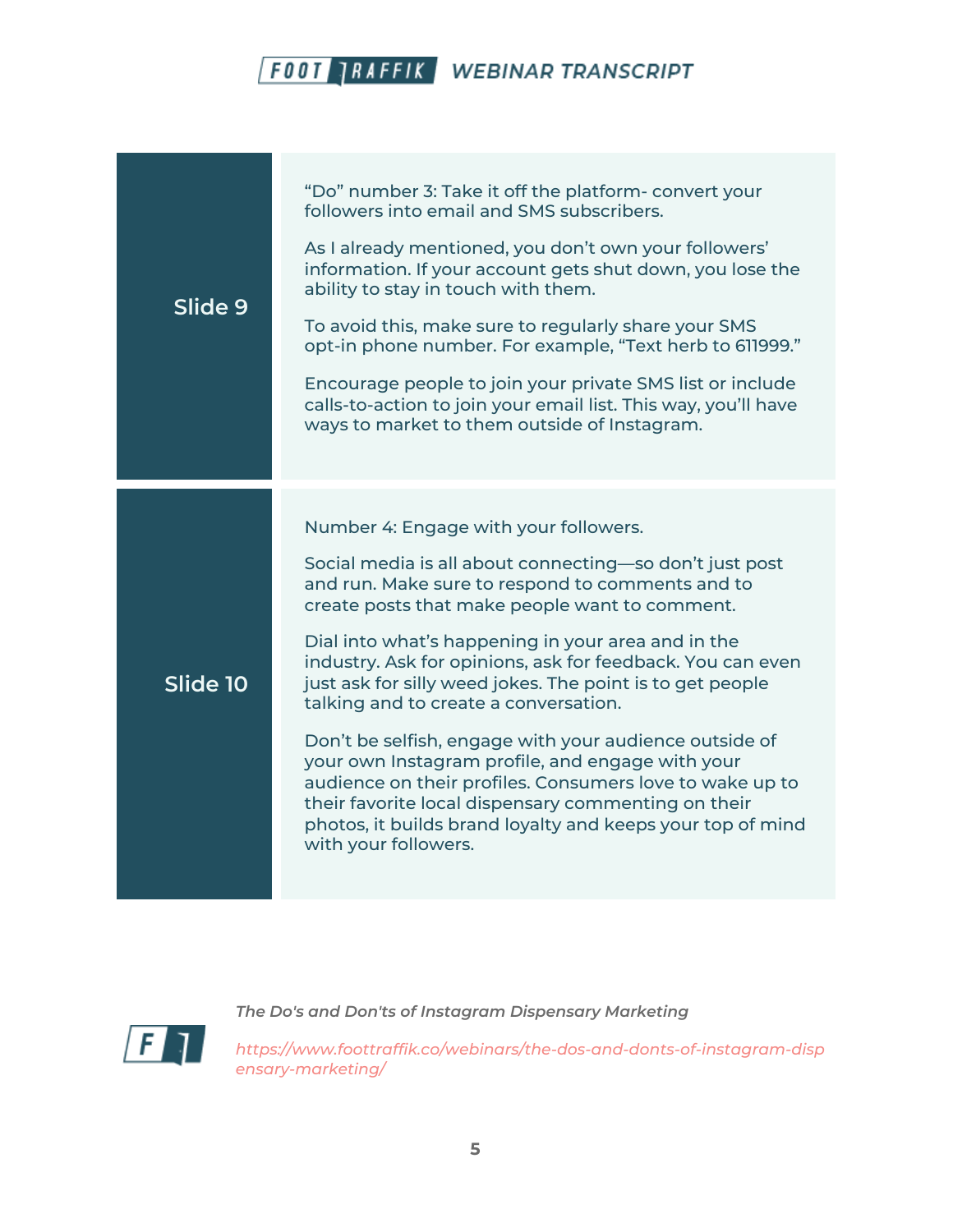| Slide 11 | Have you ever been on Instagram at 5 pm on a Sunday?<br>It's pretty dead right?<br>People are more active on Instagram at certain times.<br>Find out what that is for your target audience and make<br>sure that you're posting then so that they'll see it.<br>Otherwise, your engagement will suffer.                                                                                       |
|----------|-----------------------------------------------------------------------------------------------------------------------------------------------------------------------------------------------------------------------------------------------------------------------------------------------------------------------------------------------------------------------------------------------|
|          | Pro tip: Instagram users are very active on Thursday,<br>Friday, and Saturday nights and after work during the<br>week. So schedule a post around the right times to get in<br>front of your audience.<br>Also, due to covid, people are spending the most time<br>online in history and that means more activity on<br>Instagram. This is your golden opportunity to reach your<br>audience. |
|          |                                                                                                                                                                                                                                                                                                                                                                                               |
|          | Number 6: Do use the stories feature.                                                                                                                                                                                                                                                                                                                                                         |
|          | There was some pushback from some users when<br>Instagram rolled stories. It seemed like it was just trying to<br>be Snapchat.                                                                                                                                                                                                                                                                |
| Slide 12 | But people love them, and they watch them. If you want<br>to get their attention, you need to use stories. And<br>because they are at the top of the app, it's a great way to<br>get content in front of your audience faster.                                                                                                                                                                |
|          | The great thing about stories is it's informal, you get to<br>show a behind the scenes look at your brand, the<br>budtenders on the front line, and really speak with your<br>audience on a personal level.                                                                                                                                                                                   |
|          |                                                                                                                                                                                                                                                                                                                                                                                               |



*The Do's and Don'ts of Instagram Dispensary Marketing*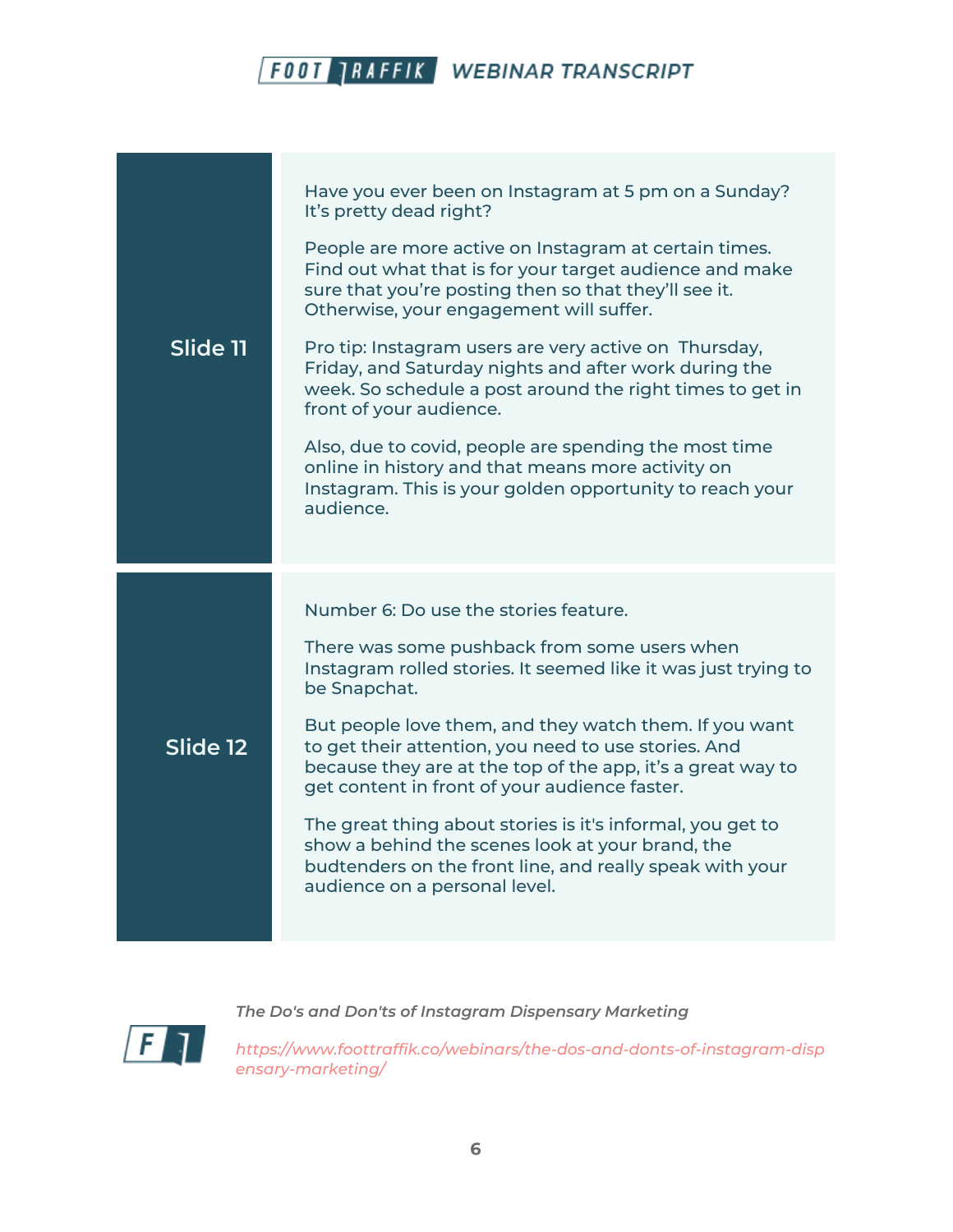|          | Post a few stories throughout the day for maximum<br>visibility and have fun with it.<br>Pro tip: reach 10,000 followers and you can enable the<br>ability to launch swipe up campaigns with links to third<br>party websites. This can be a landing page for customers<br>to join your community by providing their email address<br>or phone number.                                                                                                                                                                                                                                                                                                                                                                                                |
|----------|-------------------------------------------------------------------------------------------------------------------------------------------------------------------------------------------------------------------------------------------------------------------------------------------------------------------------------------------------------------------------------------------------------------------------------------------------------------------------------------------------------------------------------------------------------------------------------------------------------------------------------------------------------------------------------------------------------------------------------------------------------|
| Slide 13 | Some people love hashtags, some people hate hashtags.<br>If you're a hater, it's time to get over it and start using<br>them anyway.<br>Hashtags are a popular way to browse posts and build<br>community. Your followers can even choose to follow<br>hashtags now so post using those hashtags will show up<br>right in their feeds.<br>If you're not sure where to get started, here are a couple<br>of ideas. First, you should have your own dispensary<br>hashtag, which could be your name, and you should use<br>industry and local hashtags so that you'll show up for<br>those. Check what other dispensaries are using, check<br>what your followers are using. Find the hashtags that are<br>most in line with your brand and go to town. |
| Slide 14 | Our 8th do is to be consistent with posting.<br>Getting a post up every day is hard and it takes a lot of<br>time. That doesn't mean you should just post whenever                                                                                                                                                                                                                                                                                                                                                                                                                                                                                                                                                                                    |

 $\mid$  F  $\mid$ 

*The Do's and Don'ts of Instagram Dispensary Marketing*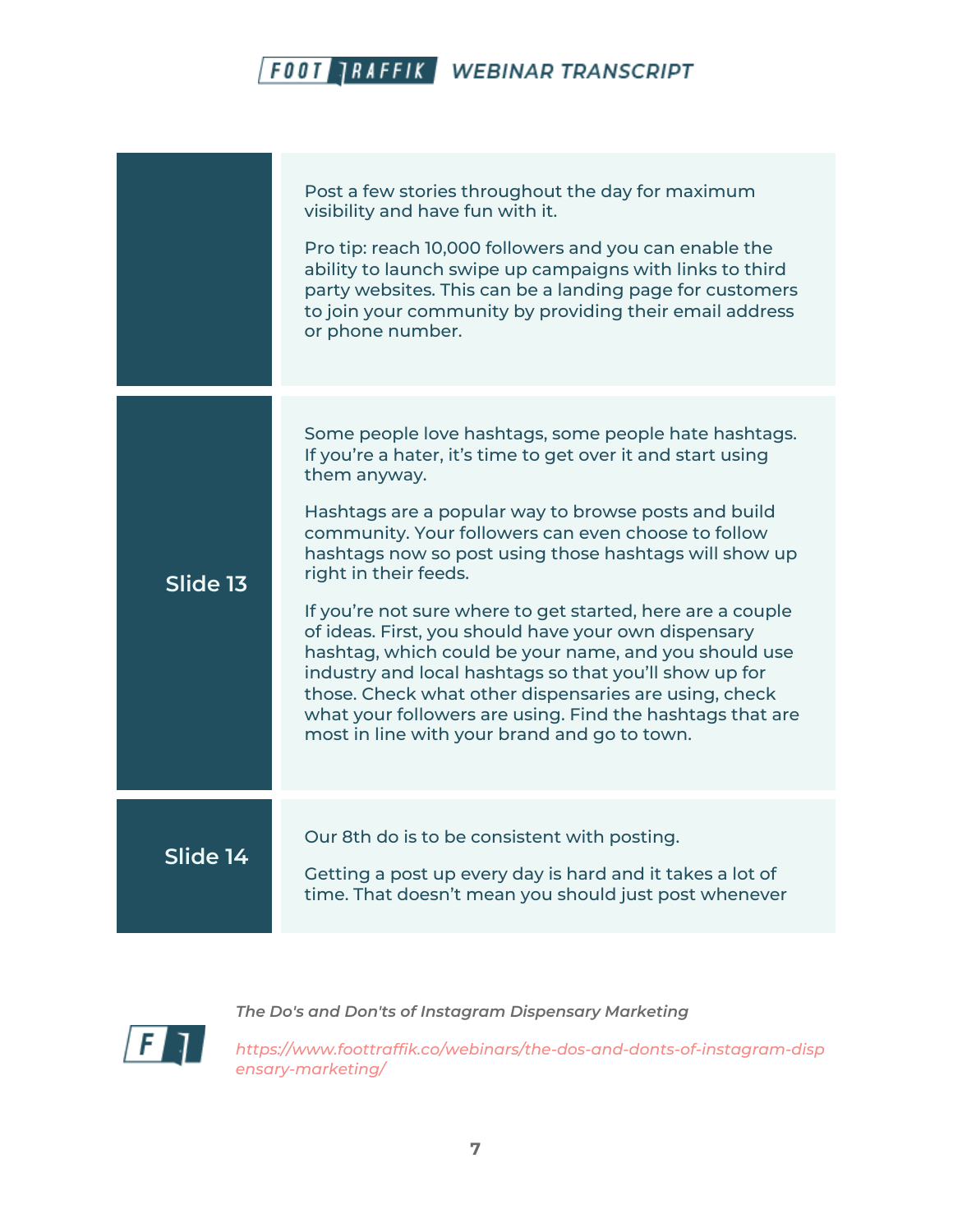|          | you're able to though.<br>If you don't post consistently (or engage with your<br>followers regularly), you won't get noticed. Nor will you<br>build any brand loyalty. People's attention spans are short.<br>If you don't create a consistent presence, your followers<br>will move on, and you'll lose all the brand equity you<br>worked so hard to create.<br>To make sure you're consistent, create a plan and a<br>posting schedule. Create themes. You should create a<br>strategy by the quarter and implementation plans by the<br>month, week, and day. You don't necessarily have to post<br>daily, but you should post several times per week. |
|----------|------------------------------------------------------------------------------------------------------------------------------------------------------------------------------------------------------------------------------------------------------------------------------------------------------------------------------------------------------------------------------------------------------------------------------------------------------------------------------------------------------------------------------------------------------------------------------------------------------------------------------------------------------------|
| Slide 15 | Number 9: Be you.<br>Yes, there are certain things you should and shouldn't<br>post about, and we're going to talk about those in a<br>moment. However, despite those, you should still be you.<br>Use your brand voice and style. Are you snarky? Funny?<br>Helpful? Silly? Informative? Dial into the tone you want to<br>convey and make sure it aligns with your brand and your<br>vision. Then make sure that everything you post aligns<br>with that.<br>Now let's talk about what you should not do on<br>Instagram.                                                                                                                                |
| Slide 16 | If you want to keep your account active, don't list prices,                                                                                                                                                                                                                                                                                                                                                                                                                                                                                                                                                                                                |

| F

*The Do's and Don'ts of Instagram Dispensary Marketing*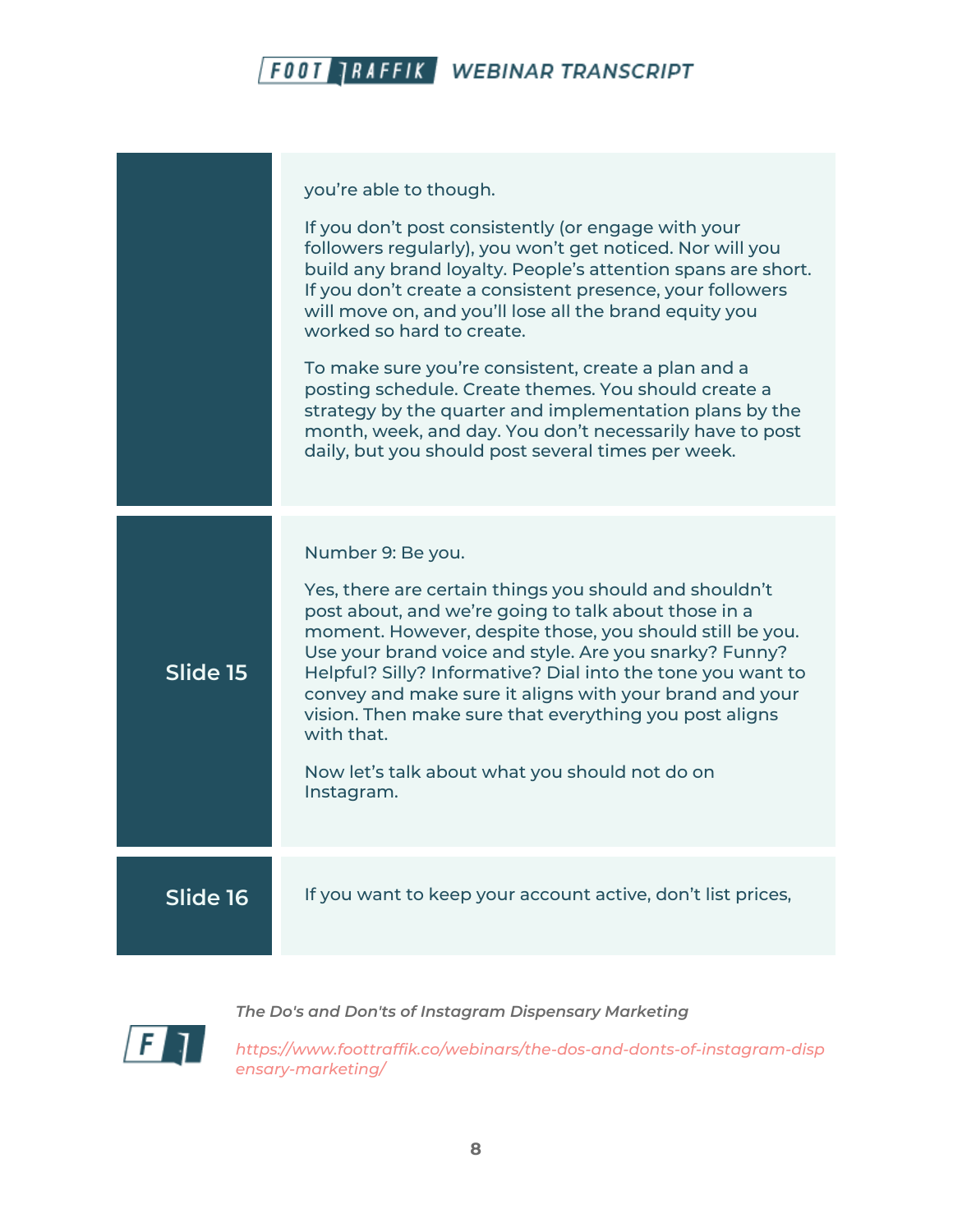|          | product availability, or information about upcoming sales.<br>The whole issue with cannabis on Instagram is that it's<br>still classified as a schedule 1 drug at the federal level. If<br>Instagram thinks you're trying to sell cannabis, you're<br>done. Don't post these things in the image or in the<br>comments unless you want to lose your account.<br>Instagram community guidelines clearly state "The<br>buying or selling of illegal prescription drugs (even if legal<br>in your region) are not allowed."                                                                                                                                                                                                                                                                                                                                                                                                     |
|----------|------------------------------------------------------------------------------------------------------------------------------------------------------------------------------------------------------------------------------------------------------------------------------------------------------------------------------------------------------------------------------------------------------------------------------------------------------------------------------------------------------------------------------------------------------------------------------------------------------------------------------------------------------------------------------------------------------------------------------------------------------------------------------------------------------------------------------------------------------------------------------------------------------------------------------|
| Slide 17 | Don't number 2: Don't link to your products, your menu,<br>or a store locator. Just like you don't want to post prices,<br>you don't want to link to cannabis for sale.<br>Remember, Instagram is meant for brand awareness, not<br>driving sales. The minute you start promoting the<br>upcoming vendor day sale, you put yourself at risk. A<br>follower can report you, and with good reason, your post<br>will be taken down, or even worse, your account will be<br>shut down.<br>Unfortunately, that means not linking to your menu or<br>store locator. Yes, this is probably what people want to see<br>when they click on your bio, but it's not a smart move to<br>do so.<br>Instead, you can link to educational pages like your blog.<br>You can even send followers to a landing page to become<br>a part of your community by providing their email or<br>phone number. Information is fine, promotion is not. |



*The Do's and Don'ts of Instagram Dispensary Marketing*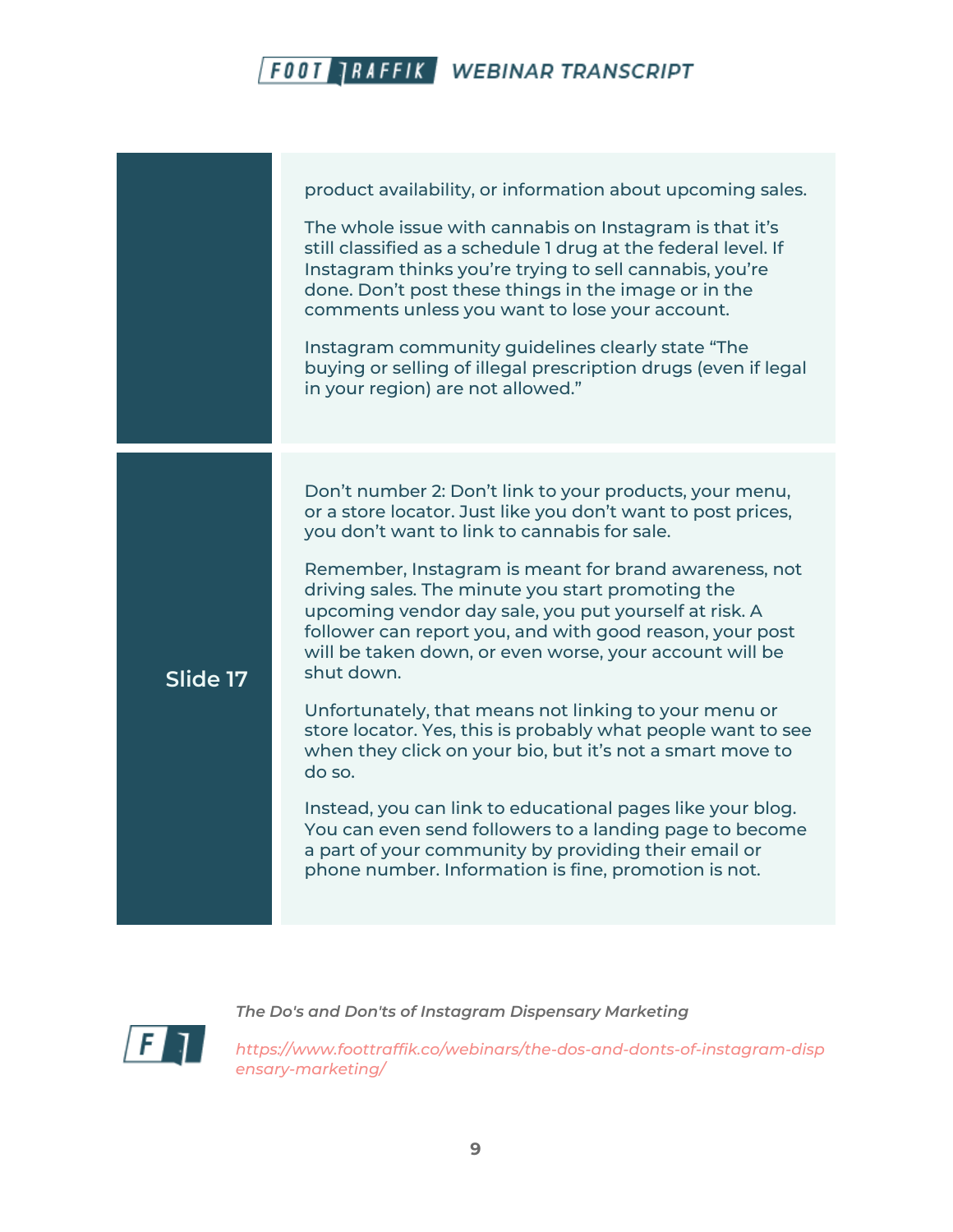| Slide 18 | Don't just post whatever. Throwing pictures up without<br>thinking about the implications is a bad idea. Remember,<br>everything you post will reflect on your brand.<br>Create a style that represents your brand well and is in<br>line with your brand voice. Think about the styles of the<br>images you are posting, as well as the words you use.<br>It's OK to be irreverent and use slang, but you just need to<br>make sure that it aligns with your brand. For example, if<br>you're a medical dispensary and you're using slang, it may<br>not seem authentic.                                                                                                                                                                                                                                                                                                                                                                     |
|----------|-----------------------------------------------------------------------------------------------------------------------------------------------------------------------------------------------------------------------------------------------------------------------------------------------------------------------------------------------------------------------------------------------------------------------------------------------------------------------------------------------------------------------------------------------------------------------------------------------------------------------------------------------------------------------------------------------------------------------------------------------------------------------------------------------------------------------------------------------------------------------------------------------------------------------------------------------|
| Slide 19 | Don't post stock images.<br>Instagram is a visual platform. Because it's all about the<br>imagery and the emotions they evoke, you need to create<br>and post original work to really get noticed.<br>Take pictures and make videos, and have your<br>budtenders do the same. You can do shots at work and<br>use images that your staff is willing to share that shows<br>them doing things like hiking or which showcase<br>beautiful spots in your community.<br>I mentioned earlier that you shouldn't post pictures of<br>products. Now, you probably know that there are plenty<br>of accounts that show pictures of different vape pens,<br>edibles, and other products. There are also plenty of<br>accounts that post closeups of flowers.<br>This is a gamble. Yes, you can do it, again, without<br>mentioning sales, availability, or pricing, but there's still a<br>chance you will get shut down. If you want to be as safe as |

 $\sqrt{F}$ 

*The Do's and Don'ts of Instagram Dispensary Marketing*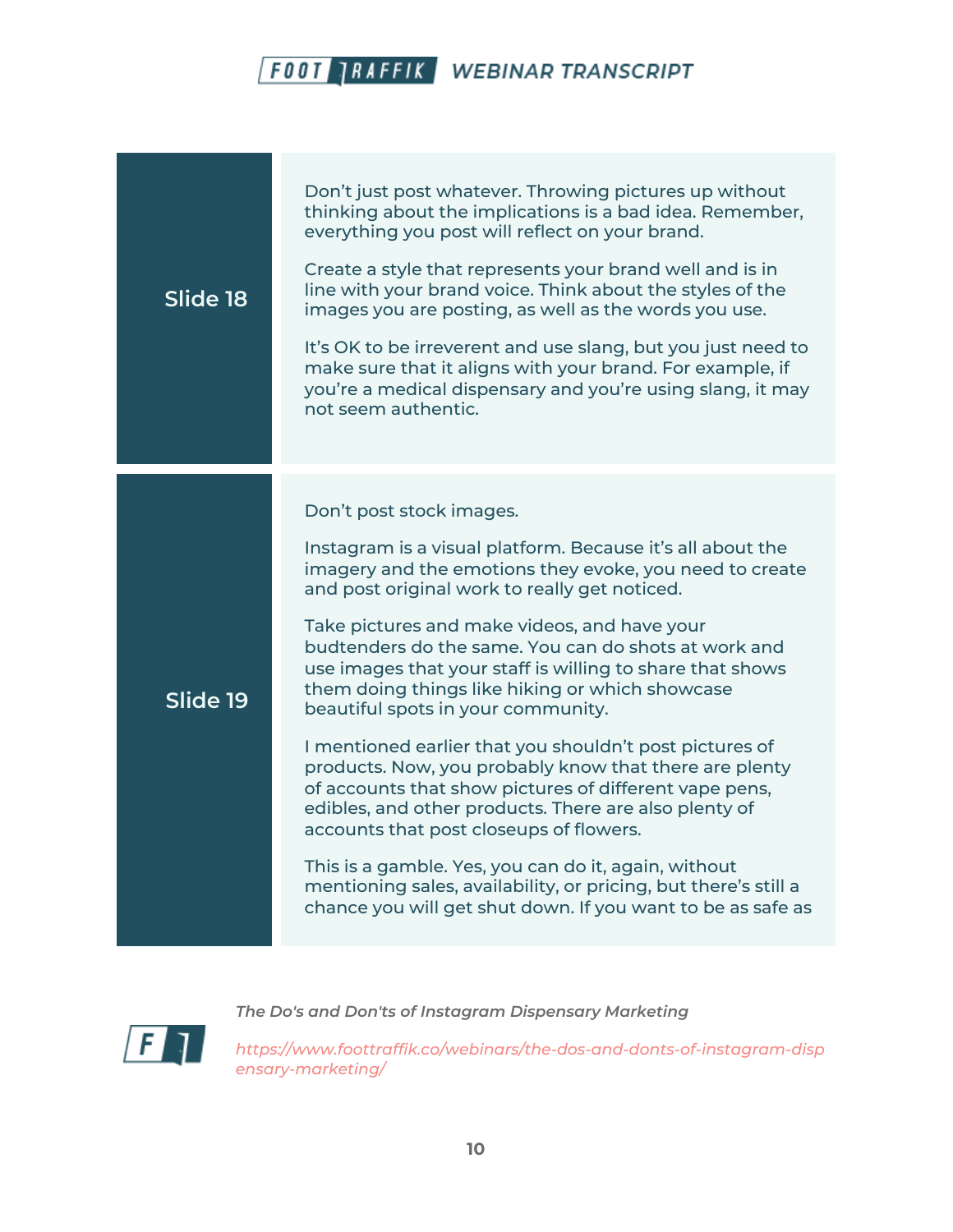

|          | possible, don't post any product pictures.<br>If you don't mind living on the edge a little, weigh how<br>many product pictures you want to feature and how you<br>want to approach it. Make sure you aren't promoting<br>anything. For example, if you just wrote a blog post about<br>concentrates, you can show a shot of a dab and mention                           |
|----------|--------------------------------------------------------------------------------------------------------------------------------------------------------------------------------------------------------------------------------------------------------------------------------------------------------------------------------------------------------------------------|
|          | in the caption that you have some helpful info on your<br>blog. Don't mention cannabis, don't mention consuming<br>it, don't mention buying or selling it. I can't say this<br>enough. This is the biggest issue that dispensaries have<br>with Instagram. You can't overtly sell on this platform.<br>Instagram is meant for brand awareness and loyalty, not<br>sales. |
|          | Our last don't today: Don't post images of people using<br>cannabis. This comes across as promoting the use of an                                                                                                                                                                                                                                                        |
| Slide 20 | illegal substance.<br>Now, we know that legally consuming cannabis is fine,<br>but Instagram has chosen to follow federal law since it<br>operates across the world. Save yourself the stress of<br>having your account erased—skip the picture of people<br>enjoying a joint or packing a bong.                                                                         |
|          | Once again, reference the community guidelines<br>provided by Instagram.                                                                                                                                                                                                                                                                                                 |
| Slide 21 | I want to address one more concern I've heard from<br>dispensaries about their accounts.                                                                                                                                                                                                                                                                                 |

 $\sqrt{F}$ 

*The Do's and Don'ts of Instagram Dispensary Marketing*